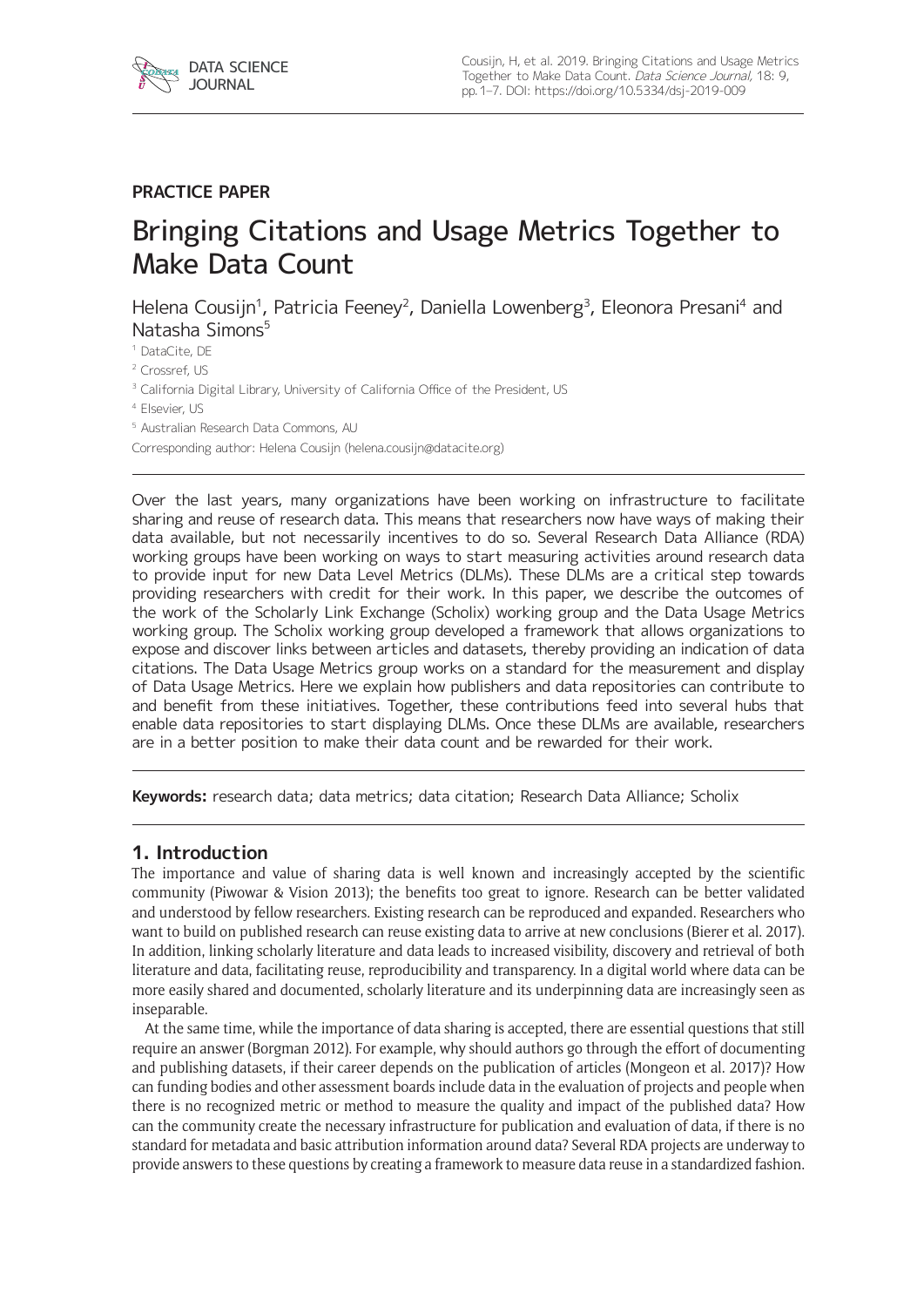Finding the right way to measure the impact of shared data is crucial if research data is to be included as one of the scholarly outputs used for research evaluation. The current meritocratic system in academia relies heavily on the publication of scientific results in recognized academic journals, supported by an international editorial board and peer review system. The most commonly used metric to measure the impact of a publication is counting the number of times it receives a citation from other publications that are also peer reviewed and published in recognized journals. This currently offers a base to support quality assessments for research projects, career advancement, and funding opportunities (Cantu-Ortiz 2017).

The temptation to use the same metrics for data, and measure citations of datasets in articles, is certainly strong. However, the interaction and impact of research data is more complex than that. The very definition of what a citation for data is, is fuzzier than the equivalent for articles. At the time of writing, community practices around data citations have not fully evolved: it will take time and discipline to reach a unified and standard citation method for data (Silvello 2018). In addition, there are different ways to interact with a dataset. As described in Kratz and Strasser (2015), the value that a researcher gets from data is not given by simply opening its description page. For articles, reading it online or downloading it offers practically the same value to the reader, but a dataset would need to be downloaded to be fully consumed. While citations remain the most popular metric to measure the impact of any scholarly output within the academic community (Kratz and Strasser 2015), measuring the impact of data encompasses more dimensions. Citations will therefore need to be accompanied by other metrics, which could include data usage statistics and social media mentions.

In this paper, we describe how the outputs of two RDA working groups (WGs), the Scholix WG and the Data Usage Metrics WG, can be used to assess data reuse and make data usage statistics and citations available. We will first outline how data repositories and publishers can expose article-data links using Scholix approaches and data usage metrics following the new code of practice for research data. We will then explain how they can consume this information to make DLMs available and help researchers get credit for their work.

## **2. Data Citation**

#### **2.1. Scholix: aggregating article-data links to count data citations**

The goal of the Scholix WG was to establish a high-level framework for exchanging article-data links. It aimed to enable an open information ecosystem to understand systematically what data underpins literature and what literature references data (Burton et al. 2017a).

While there are clear benefits to literature and data linking, in practice these links are difficult to find or share. The main reason for this is that there is no universal way of exchanging link information between organizations and systems which hold this information. Instead, there are different bilateral agreements and technical frameworks for exchanging link information between the different partners and systems that hold this information.

The Scholix WG addressed this problem. Its goal was to improve the links between scholarly literature and research data as well as between datasets, thereby making it easier to discover, interpret, and reuse scholarly information. The Scholix initiative offers:

- $\cdot$  a universal, global framework that enables information about the links to be exchanged
- $\cdot$  technical guidelines that specify how the interoperability framework works
- a common conceptual model, an information model, and open exchange protocols
- $\cdot$  a community that discusses, develops and applies these specifications

Within the Scholix framework:

- • Data repositories, journals, and others provide information about the links between literature and data that they hold to community 'hubs' such as [OpenAIRE,](https://www.openaire.eu/) [Crossref](https://www.crossref.org/) and [DataCite](https://datacite.org/) (with Crossref and DataCite working on a shared infrastructure). This supports and respects existing community-specific practices and the existing means of exchanging this information.
- The community 'hubs' which are natural places to collect and exchange information about the links between literature and data – commit to a common information model for exchanging the links that they hold and an agreed open exchange method enables this to occur.

The conceptual model (**Figure 1**) is about the link between two objects, such as a journal article and the underpinning data. Rather than describing in detail the properties of each of the two objects, the conceptual model focuses on the relationship between the objects. It also enables a record of who asserted the link and who made the link available.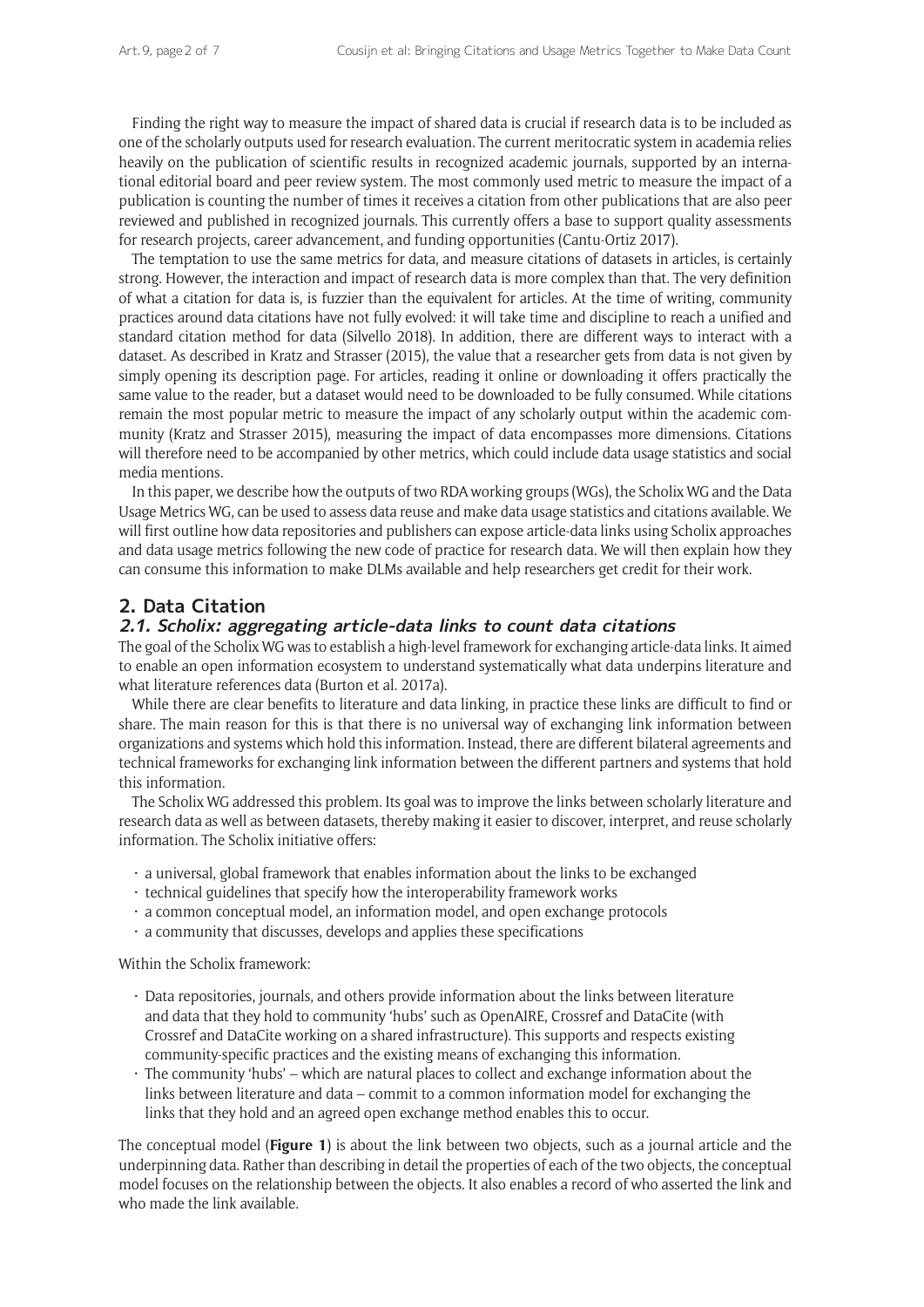

Figure 1: Scholix information model. Providers contribute links by sharing information about the source object (article or dataset), target object (article or dataset) and the nature and direction of the relationship.

The Scholix metadata schema (Burton et al. 2017b) includes a range of relationship types that may be applied to describe the relationship between an article and a dataset, for example 'isReferencedBy'. This allows for the identification of data citations and therefore provides input for the development of citation metrics for data.

## **2.2. Contributing data citations: publishers**

As mentioned in the previous section, within the Scholix framework organizations contribute information through community hubs. The majority of scholarly publishers work with non-profit organization Crossref to share metadata about publications. These metadata records include comprehensive information about the items being registered, and increasingly include links to related scholarly artifacts such as data, software, protocols, and reviews. When data citations are included in Crossref metadata records they are made available to the wider community.

As can be seen in **Figure 2**, Crossref provides two paths to registering data citations: references and relations. Relations are a way to associate related digital objects with each other through metadata. A publisher can register metadata with Crossref explicitly linking a dataset to a journal article. References are formal citations (such as would be provided in a bibliography) and are a type of relation but are provided separately within Crossref metadata.

Crossref members should deposit data citations as references if:

- the data citation includes a DataCite DOI
- $\cdot$  they include data citations in their reference lists (recommended)

Crossref members should deposit data citations as relations if:

- they want to capture specific relation types (e.g. isSupplementedBy) beyond 'references'
- $\cdot$  they are not able to supply data citations as references

In 2019 Crossref will be expanding citation support to allow publishers to explicitly identify data citations in line with the data citation roadmap for scientific publishers (Cousijn et al. 2018). This will allow for deposition of data citations with all types of persistent identifiers as references.

#### **2.3. Contributing data citations: data repositories**

Many data repositories actively curate and keep track of which articles are using the datasets they host. This is valuable information that is currently not always available to other organizations in the data community. For data repositories that use DataCite DOIs, the DOIs and accompanying metadata are registered with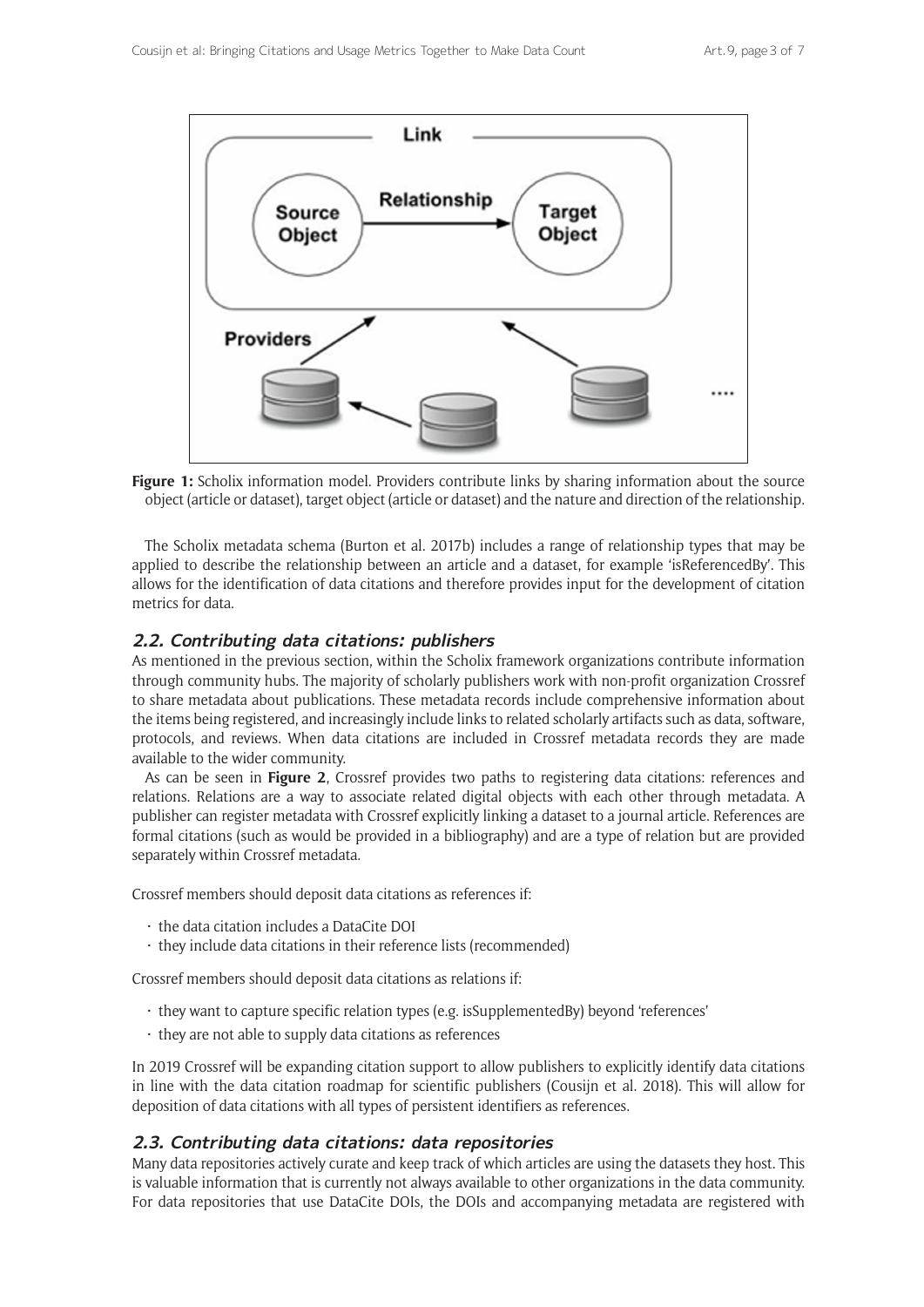

**Figure 2:** Depositing Data Citations with Crossref. Publishers can deposit data citations following two different methods: references or relations.

DataCite. Therefore, information about any journal publications related to a dataset can be included in the metadata records that are sent to DataCite. This additional information should follow the DataCite metadata schema which is aligned with the Scholix metadata schema (Burton et al. 2017b).

Dataset metadata can be enriched with links between literature (related resources) and data by including the related identifier. The DataCite Metadata Schema supports the relatedIdentifier property which is used to generally connect an object to other related resources, in this case datasets to articles. The identifiers used by this property must be globally unique. The relatedIdentifierType indicates the type of identifier, e.g. DOI. relationType describes the relationship of the resource being registered with a DOI and the related resource. To describe the relationship between datasets and articles, IsReferencedBy, References, IsSupplementTo or IsSupplementedBy are usually appropriate, depending on the actual relationship. In most cases, a dataset IsSupplementTo an article or a dataset IsReferencedBy an article. The metadata schema also includes "resourceTypeGeneral" to describe the resource type of the related resource, e.g. "Text" for a journal article with Crossref DOI.

When these elements are added to the metadata that is registered with DataCite, the information about the links will automatically become openly available.

#### **2.4. Contributing data citations: institutional repositories**

For data centers that do not assign DataCite DOIs to datasets, OpenAIRE is currently the best place to deposit article-data links. Institutional repositories can export metadata descriptions of their datasets with links to articles as Dublin Core records or as Scholix records and register with OpenAIRE's Scholexplorer Service (Burton et al. 2017c) as a data source. Scholexplorer will bulk collect metadata records from the repository APIs; Scholexplorer is compatible with the OAI-PMH protocol or REST search APIs that allow collection of all records with a paging system (collecting by means of several calls) and with "last date of indexing" (incremental approach). Scholexplorer will then enrich its graph of article-dataset links with the ones collected from the repository, de-duplicate when necessary, and expose all links as Scholix records via APIs on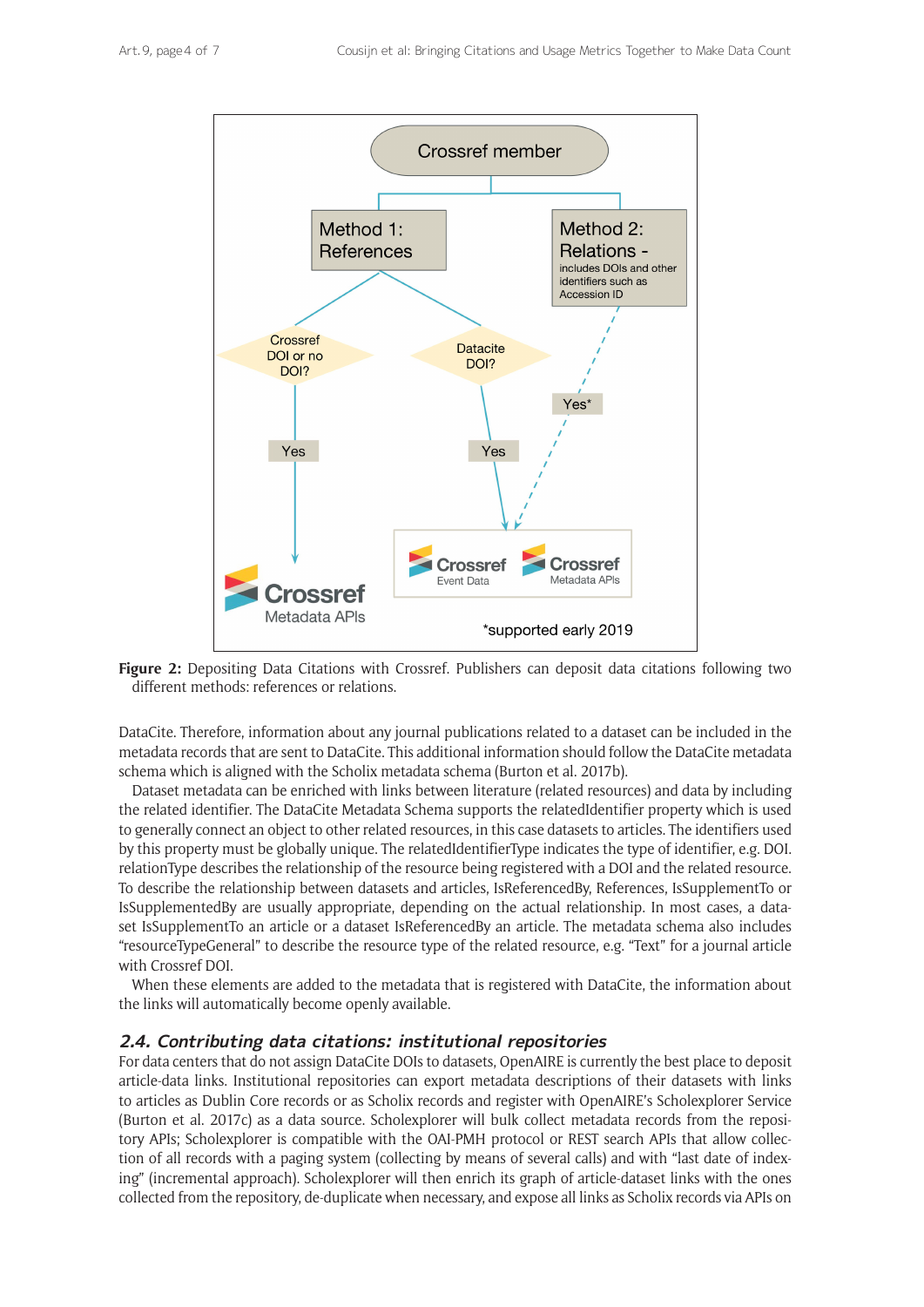behalf of the registered repository. All links exported by OpenAIRE carry provenance information about the data sources that provided the links (more than one source may have provided the same link), to ensure visibility of the contributing repositories and provide a degree of trust to the consuming services. OpenAIRE asks the database to display the Scholix logo on their website and indicate that it is harvested by Scholexplorer.

## **3. Data Usage Metrics**

#### **3.1. Standards for data usage metrics**

Following the Scholix initiative and the related work of the RDA Data Citation WG, it was clear that there are broader metrics for data that the community needs to address. With the Scholix working group focusing on the relationships between articles and datasets and the Data Citation Working Group addressing challenges related to dynamic data citation (Rauber et al. 2016), there was a need for a working group to define usage for data. The Data Usage Metrics WG started in 2018 and focuses on metrics that reflect usage of research data. The group is working to build a comprehensive list of use cases that covers the spectrum of types of 'usage metrics' that may apply to research data, build a recommendation for community guidance on what types of usage metrics should be applied at the data and repositories levels, and drive adoption of usage metrics across the research landscape. Specifically, the working group is aimed at outlining the barriers to adoption of data-level-metrics standards and current implementations of usage metrics across the data repository landscape. These conversations, surveys, and findings will aid in defining recommendations for types of data and associated metrics that repositories should be considering. The group works closely with the [Make Data Count](https://makedatacount.org/) project and leverages the COUNTER code of practice for research data (below).

## **3.2 Contributing data usage metrics**

Data are different and more complex than articles in regard to counting usage. Data are more than just a PDF, they can be versioned, they have multiple components, and they are accessed and used in a variety of ways by humans and machines. Because of this, a standard recommendation for data usage metrics was necessary (Fenner et al. 2018). The Make Data Count project has been working on developing a standard and corresponding infrastructure and COUNTER formally endorsed this as the official COUNTER recommendation for data. The WG is using this Code of Practice as a starting point for further recommendations.

This first release of the *[Code of Practice for Research Data](https://www.projectcounter.org/code-practice-research-data/)* specifically targets research data usage. The recommendations are aligned as much as possible with the *[COUNTER Code of Practice Release 5](https://www.projectcounter.org/code-of-practice-five-sections/abstract/)* for the major categories of e-resources (journals, databases, books, reference works, and multimedia databases)



**Figure 3:** Framework of the Make Data Count project. Repositories process log files against the new Code of Practice and these processed files feed into the same hub as the article-data links collected following the Scholix framework. All this information is made openly available to the community so organizations can develop and display DLMs.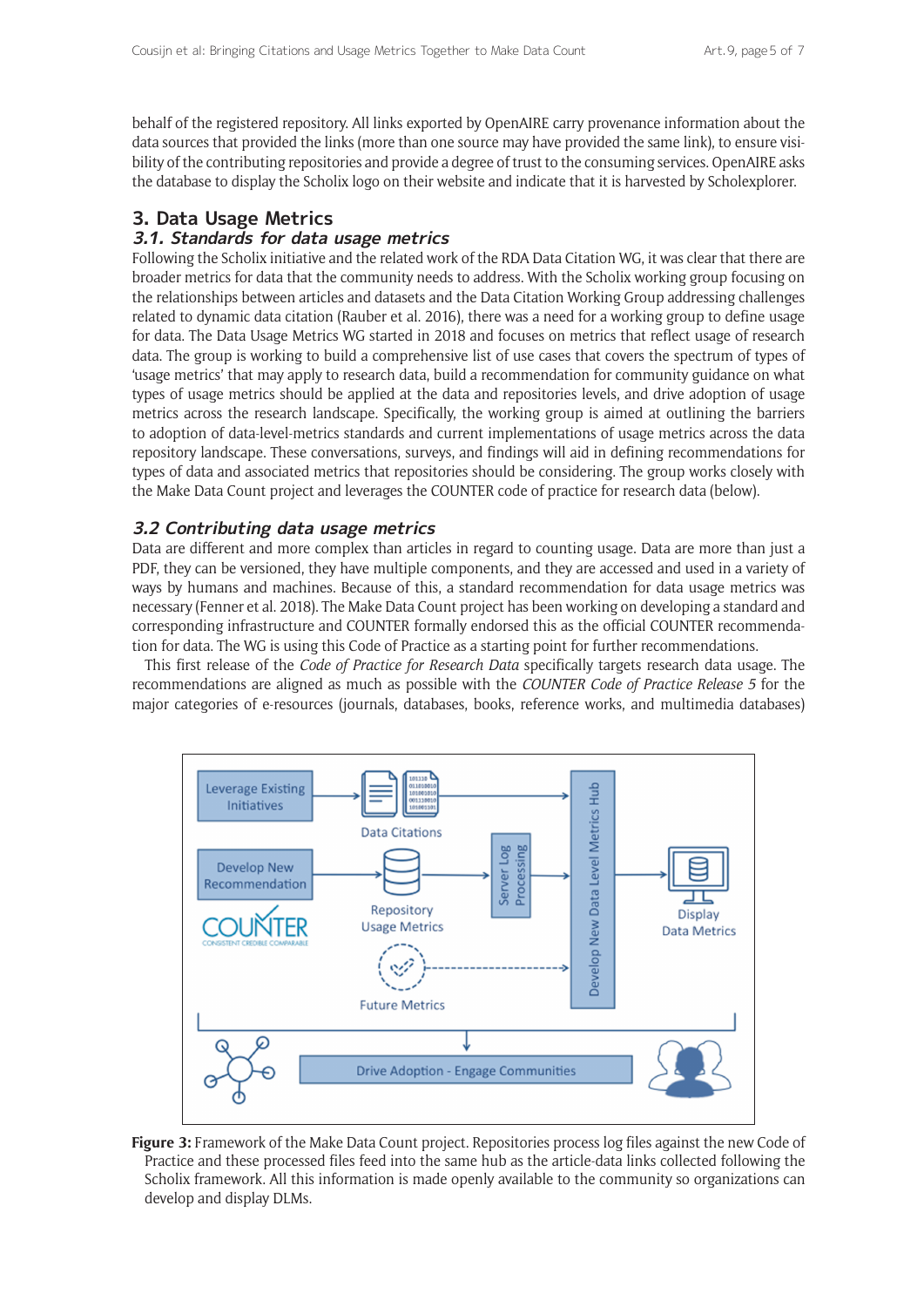and mainly concern views and downloads – called investigations and requests in the Code of Practice. Many definitions, processing rules and reporting recommendations apply to research data in the same way as they apply to other resources. The *Code of Practice for Research Data* enables the reporting of usage statistics by different data repositories following common best practices, and thus is an essential step towards realizing usage statistics as a metric available to the community to better understand how publicly available datasets are being reused.

As a first example, utilizing the COUNTER standard, developers at California Digital Library developed an open source Python tool for log processing (Make-Data-Count, 2018) and all processes are documented in a "how-to" format so that the tool can be reused by other data repositories.

The resulting reports are sent to DataCite, where the reports are processed and usage counts for individual DOIs are made available (see below). **Figure 3** shows how usage statistics and citations feed into the same hub to be shared with the community.

#### **4. Consuming data usage statistics and citations**

The citations and usage statistics contributed by data repositories and publishers are made openly available to the community via APIs. Crossref and DataCite developed Event Data, a shared underlying infrastructure that holds (among other things) all citations that are contributed as part of article and dataset metadata. Crossref and DataCite each have their own API through which they make these citations available.

Services such as [Scholexplorer](https://dliservice.research-infrastructures.eu/#/) retrieve data citations from the Crossref Event Data service using this Scholix API endpoint:<http:/api.eventdata.crossref.org/v1/events/scholix>.

Scholexplorer combines this information with the citations that are provided to OpenAIRE.

Views and downloads processed against the COUNTER Code of Practice are sent to DataCite and any repository or research data service can consume usage statistics for a given dataset DOI from an Event Data Query API provided by DataCite [\(https://support.datacite.org/docs/eventdata-guide\)](https://support.datacite.org/docs/eventdata-guide). The API combines citations and other events into one API call.

All these APIs can be used by data repositories and publishers wanting to consume and display links between articles and datasets.

#### **5. Conclusions**

Measuring data (re)use and the development of DLMs are crucial if data is to become a first-class research output. Both the Scholix and Data Usage Metrics WGs are making significant contributions in this area by developing clear guidance on how to collect and share data usage statistics and article-data links. Whereas the Scholix WG has reached the end of two very successful 18 month working group terms, the Data Usage Metrics only just started and will continue the work on DLMs and the adoption thereof.

In this paper, we described how data repositories and publishers can contribute to and participate in these initiatives. Work is still ongoing, but organizations can already contribute information through existing community hubs and consume usage statistics and citations through the different APIs available. OpenAIRE was the first to enable this through the [Scholexplorer](https://dliservice.research-infrastructures.eu/#/) API and Crossref and DataCite both developed [EventData](https://www.crossref.org/services/event-data/) [APIs](https://www.crossref.org/services/event-data/), with the DataCite API making both usage statistics and citations available.

The openness of the systems developed offers an infrastructure for collaboration using accepted standards. Community organizations, publishers, data repositories, and service providers can rely on common guidelines and standards to share (re)use information they collect about datasets. The most important next step is for as many organizations as possible to standardize usage counts and contribute usage and citations to the open infrastructure hubs. Once the community has comparable and transparent numbers for usage and citation of data, this enables further work with the bibliometrics community to properly evaluate what metrics are meaningful for research data.

Defining data metrics is by no means trivial, as community practices around data citation still need to crystallize (Silvello et al. 2018). The work by the Scholix WG underlines this. In most cases, articledata links contributed by publishers will provide what is traditionally seen as a citation: formal mention of another research output in an article. When article-data links are contributed by repositories, it is less clear what constitutes a data citation. The relationship types provide a first indication of this and are currently being used to count citations, but more work is needed to develop real citation metrics for data.

When these data-level metrics become available, research data can finally become part of quality assessments for research projects, career advancement, and funding opportunities and researchers can be rewarded for sharing data.